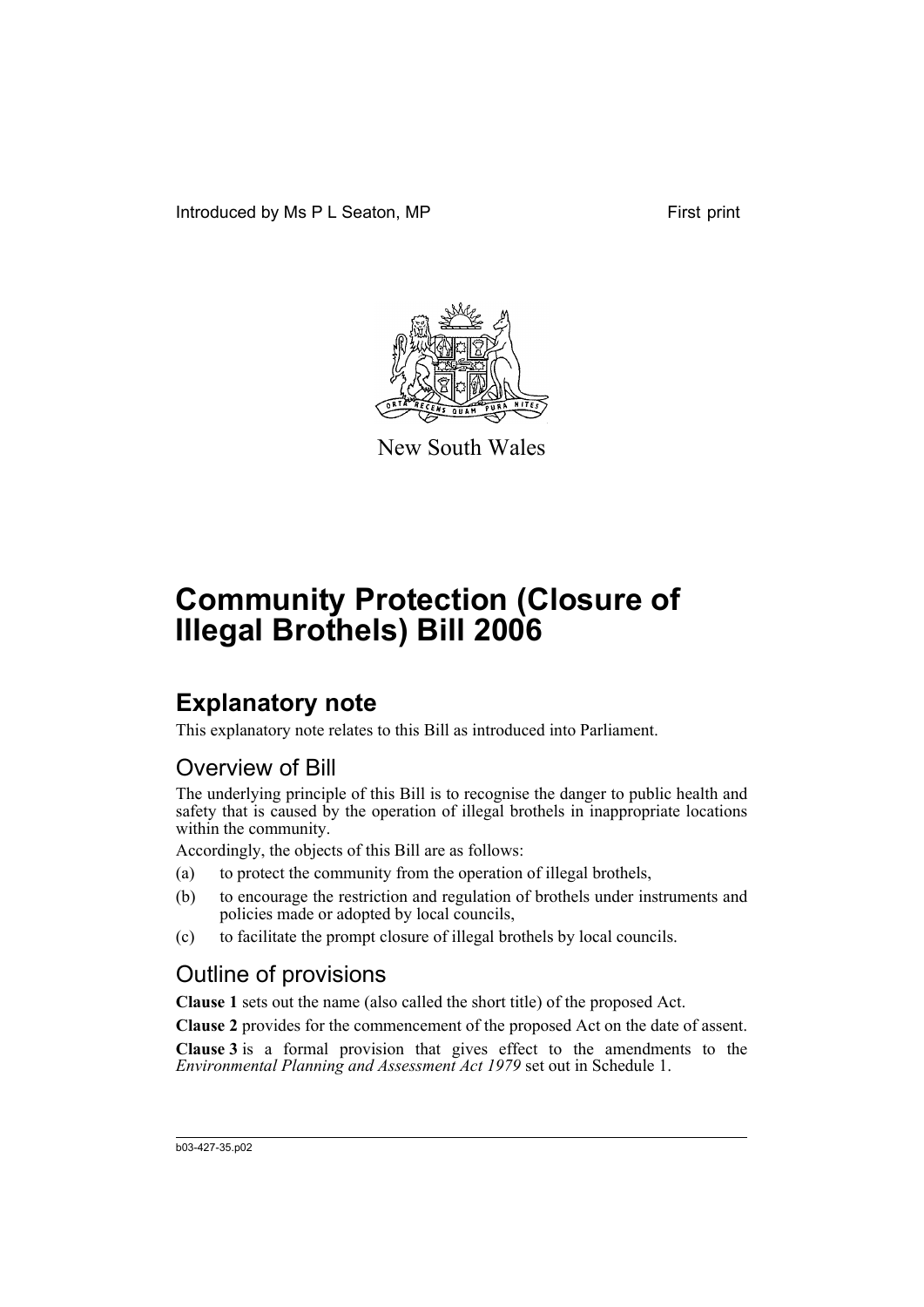Explanatory note

**Clause 4** provides for the repeal of the proposed Act after it commences. Once the amendments concerned have commenced the proposed Act will be spent and section 30 of the *Interpretation Act 1987* provides that the repeal of an amending Act does not affect any amendments made by that Act.

#### **Schedule 1 Amendment of Environmental Planning and Assessment Act 1979**

At present under section 121B of the *Environmental Planning and Assessment Act 1979* (*the principal Act*), local councils may give a person an order to do or refrain from doing specified things in certain circumstances. **Schedule 1 [3]** amends the Table to section 121B to specifically provide for the giving of an order under that section to cease using premises for the purposes of an illegal brothel (ie in circumstances where the use of the premises as a brothel is prohibited under an environmental planning instrument or where development consent is required but has not been obtained). The order may be given to the owner of the premises or the person by whom the premises are being used as a brothel.

**Schedule 1 [1]** provides that the term *brothel* in the principal Act has the same meaning as in the *Restricted Premises Act 1943* (namely, premises habitually used for the purposes of prostitution, or that have been used for that purpose and are likely to be used again for that purpose).

**Schedule 1 [2]** excludes development for the purposes of a brothel from the operation of *State Environmental Planning Policy No 1—Development Standards*.

**Schedule 1 [4]** entrenches the underlying principles and objects of the proposed amendments in the principal Act.

**Schedule 1 [5]** provides that certain requirements under the principal Act relating to the giving of orders under section 121B will not apply to an order to cease using premises as an illegal brothel (eg it will not be necessary for a council to give advance notice of the proposed order or to allow representations to be made concerning the proposed order).

**Schedule 1 [6]** provides that if a council gives a person an order to cease using premises as an illegal brothel, then the order must require compliance with its terms within 48 hours.

**Schedule 1 [7]** authorises a council, if the council is satisfied that an order referred to above is not being complied with, to take action to prevent persons from entering the premises to which the order relates. The council will be able to recover any reasonable costs that it incurs in taking that action. Also, a council will be able to recover from the person required to comply with the order certain other costs incurred by the council in making the order.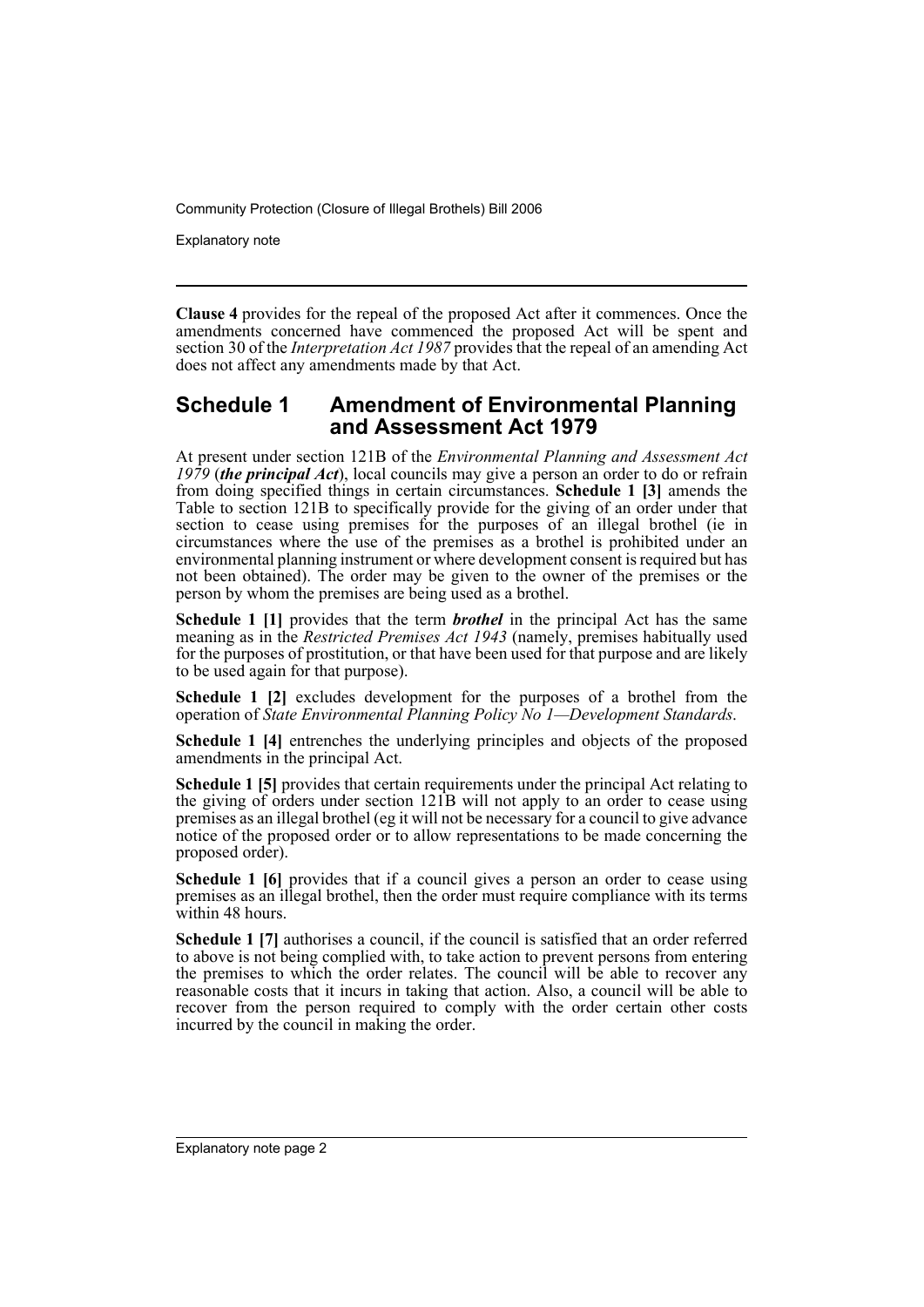Introduced by Ms P L Seaton, MP First print



New South Wales

# **Community Protection (Closure of Illegal Brothels) Bill 2006**

## **Contents**

|            |                                                                       | Page |
|------------|-----------------------------------------------------------------------|------|
|            | Name of Act                                                           |      |
|            | Commencement                                                          | 2    |
|            | Amendment of Environmental Planning and Assessment<br>Act 1979 No 203 | 2    |
| 4          | Repeal of Act                                                         | 2.   |
| Schedule 1 | Amendment of Environmental Planning and Assessment<br>Act 1979        | 3    |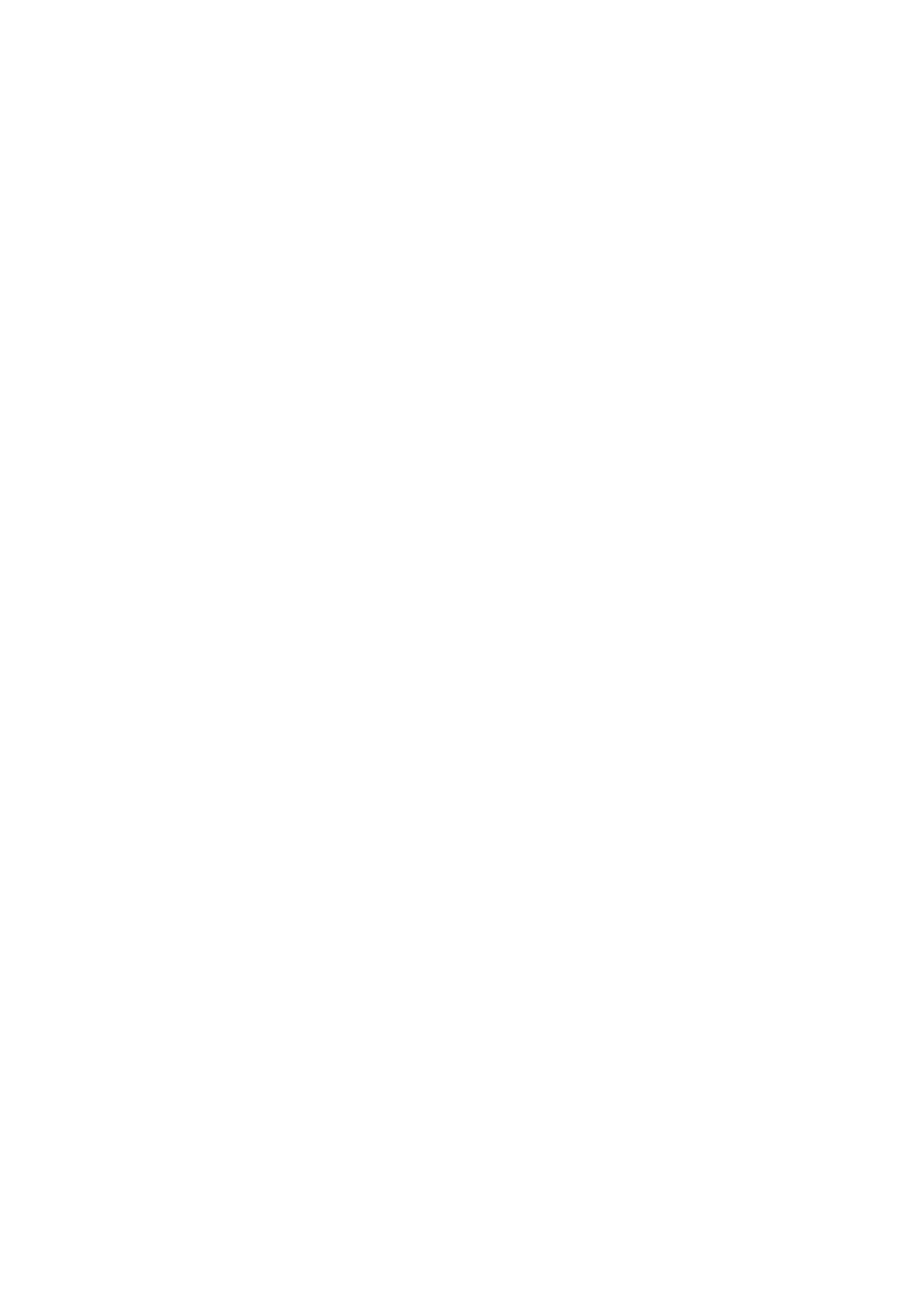

New South Wales

## **Community Protection (Closure of Illegal Brothels) Bill 2006**

No , 2006

#### **A Bill for**

An Act to amend the *Environmental Planning and Assessment Act 1979* to make provision with respect to the protection of the community from the operation of illegal brothels; and for related purposes.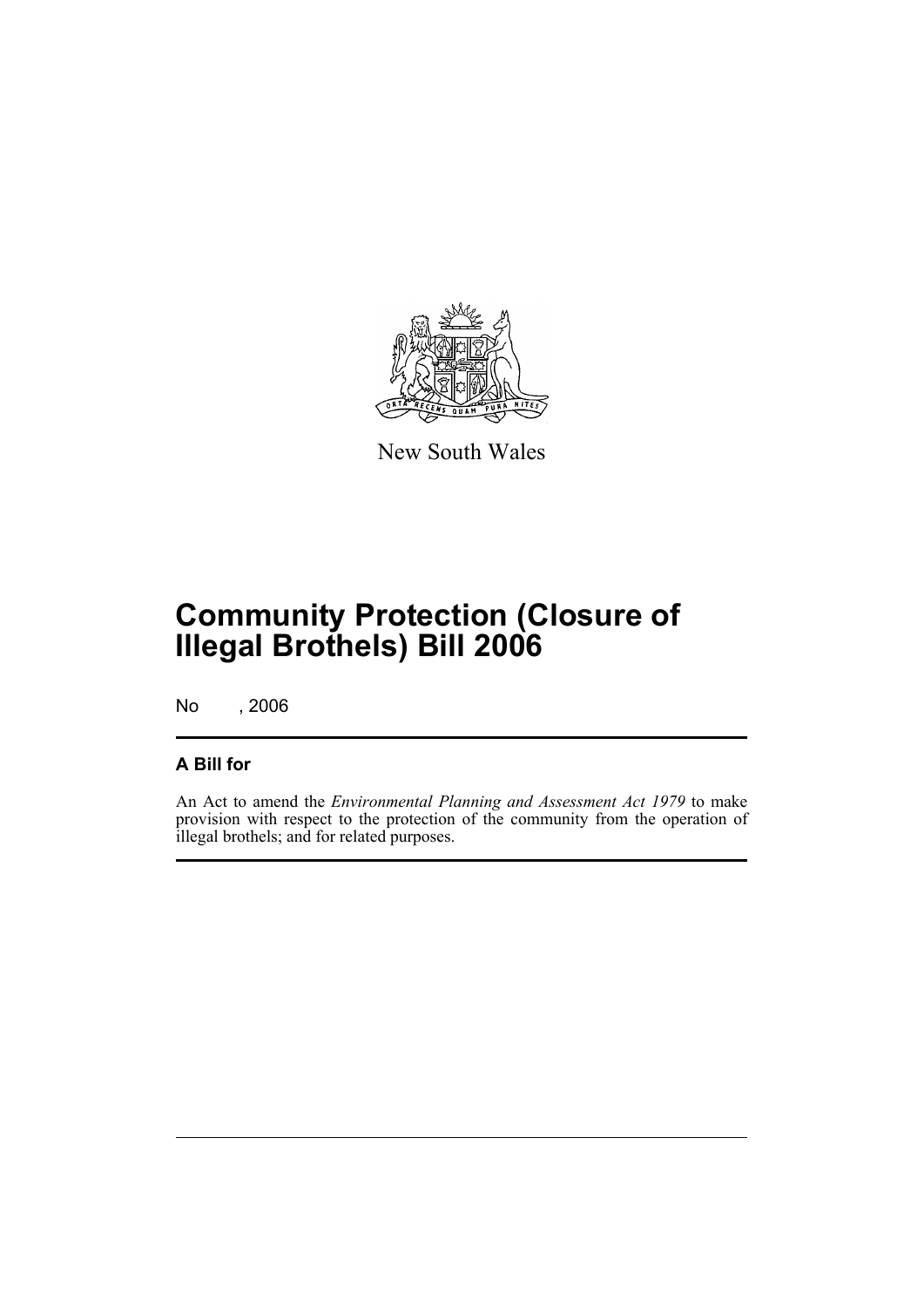<span id="page-5-3"></span><span id="page-5-2"></span><span id="page-5-1"></span><span id="page-5-0"></span>

|              |                                                                                     | The Legislature of New South Wales enacts:                                                                                                                | 1        |  |
|--------------|-------------------------------------------------------------------------------------|-----------------------------------------------------------------------------------------------------------------------------------------------------------|----------|--|
| 1            |                                                                                     | Name of Act                                                                                                                                               | 2        |  |
|              |                                                                                     | This Act is the <i>Community Protection (Closure of Illegal Brothels)</i><br>Act $2006$ .                                                                 | 3<br>4   |  |
| $\mathbf{2}$ |                                                                                     | <b>Commencement</b>                                                                                                                                       | 5        |  |
|              |                                                                                     | This Act commences on the date of assent.                                                                                                                 | 6        |  |
| 3            | <b>Amendment of Environmental Planning and Assessment Act 1979</b><br><b>No 203</b> |                                                                                                                                                           |          |  |
|              |                                                                                     | The <i>Environmental Planning and Assessment Act 1979</i> is amended as<br>set out in Schedule 1.                                                         | 9<br>10  |  |
| 4            |                                                                                     | <b>Repeal of Act</b>                                                                                                                                      | 11       |  |
|              | (1)                                                                                 | This Act is repealed on the day following the day on which this Act<br>commences.                                                                         | 12<br>13 |  |
|              | (2)                                                                                 | The repeal of this Act does not, because of the operation of section 30<br>of the <i>Interpretation Act 1987</i> , affect any amendment made by this Act. | 14<br>15 |  |
|              |                                                                                     |                                                                                                                                                           |          |  |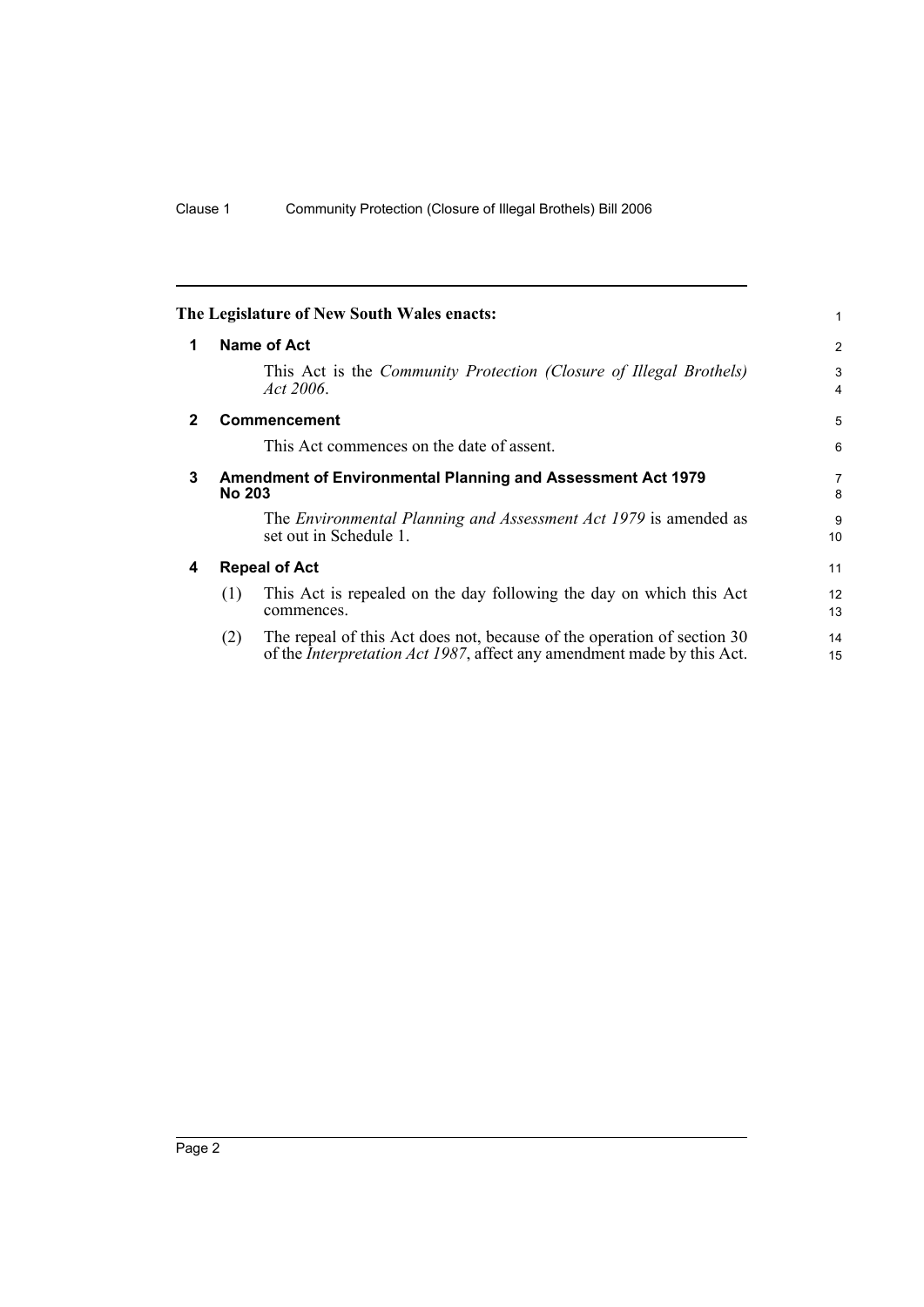Amendment of Environmental Planning and Assessment Act 1979 Schedule 1

<span id="page-6-0"></span>

|     | <b>Schedule 1</b> |                              | <b>Amendment of Environmental Planning</b><br>and Assessment Act 1979                                          |            |                                                                                                                                                                                                                                                |                                                                                                                                             | 1<br>$\overline{2}$ |
|-----|-------------------|------------------------------|----------------------------------------------------------------------------------------------------------------|------------|------------------------------------------------------------------------------------------------------------------------------------------------------------------------------------------------------------------------------------------------|---------------------------------------------------------------------------------------------------------------------------------------------|---------------------|
|     |                   |                              |                                                                                                                |            |                                                                                                                                                                                                                                                | (Section 3)                                                                                                                                 | 3                   |
| [1] |                   | <b>Section 4 Definitions</b> |                                                                                                                |            |                                                                                                                                                                                                                                                |                                                                                                                                             | 4                   |
|     |                   |                              | Insert in alphabetical order in section $4(1)$ :<br>Act 1943.                                                  |            |                                                                                                                                                                                                                                                | <b>brothel</b> has the same meaning as in the Restricted Premises                                                                           | 5<br>6<br>7         |
| [2] |                   | <b>Section 39A</b>           |                                                                                                                |            |                                                                                                                                                                                                                                                |                                                                                                                                             | 8                   |
|     |                   | Insert after section 39:     |                                                                                                                |            |                                                                                                                                                                                                                                                |                                                                                                                                             | 9                   |
|     | 39A               |                              | Application of SEPP No 1 in relation to brothels                                                               |            |                                                                                                                                                                                                                                                |                                                                                                                                             | 10                  |
|     |                   |                              | purposes of a brothel.                                                                                         |            |                                                                                                                                                                                                                                                | State Environmental Planning Policy No 1—Development<br><i>Standards</i> does not apply to or in respect of development for the             | 11<br>12<br>13      |
| [3] |                   |                              | Section 121B What orders may be given by a consent authority?                                                  |            |                                                                                                                                                                                                                                                |                                                                                                                                             | 14                  |
|     |                   |                              | Insert after order No $18$ in the Table to section $121B(1)$ :                                                 |            |                                                                                                                                                                                                                                                |                                                                                                                                             | 15                  |
|     |                   | 19                           | To cease using<br>premises, or<br>causing premises<br>to be used, for the<br>purposes of an<br>illegal brothel | (a)<br>(b) | Premises are<br>being used for<br>the purposes of<br>a brothel and<br>that use is<br>prohibited<br>Premises are<br>being used for<br>the purposes of<br>a brothel and<br>development<br>consent is<br>required but has<br>not been<br>obtained | Owner of premises<br>or person by whom<br>premises are being<br>used for the<br>purposes of a<br>brothel                                    |                     |
| [4] |                   | <b>Section 121BA</b>         |                                                                                                                |            |                                                                                                                                                                                                                                                |                                                                                                                                             | 16                  |
|     |                   | Insert after section 121B:   |                                                                                                                |            |                                                                                                                                                                                                                                                |                                                                                                                                             | 17                  |
|     | 121BA             |                              | Community protection from the operation of illegal brothels                                                    |            |                                                                                                                                                                                                                                                |                                                                                                                                             | 18                  |
|     |                   | (1)                          |                                                                                                                |            |                                                                                                                                                                                                                                                | In enacting the <i>Community Protection (Closure of Illegal</i><br><i>Brothels) Act 2006</i> , Parliament endorses the underlying principle | 19<br>20            |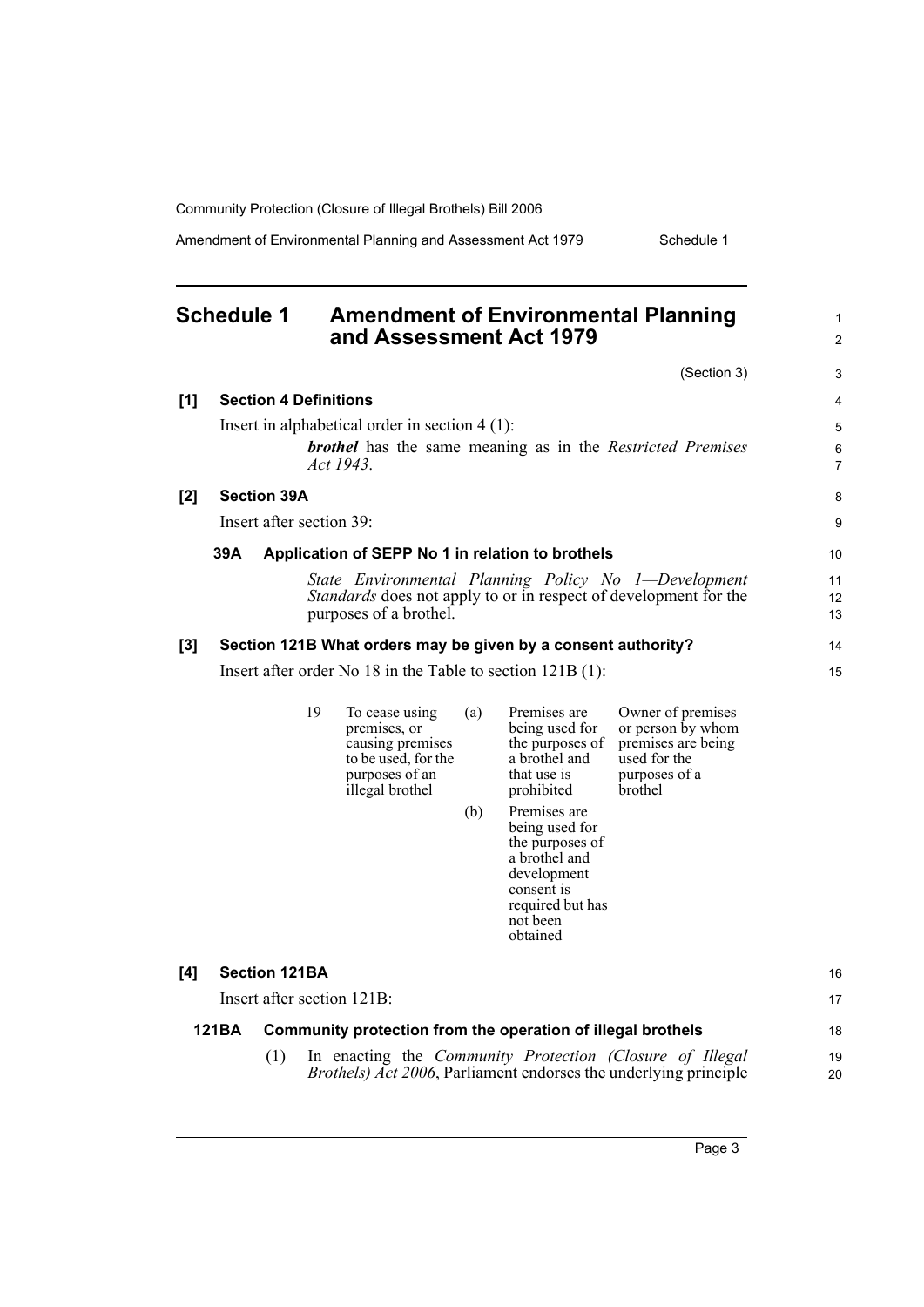Schedule 1 Amendment of Environmental Planning and Assessment Act 1979

behind the amendments made by that Act, namely, the recognition of the danger to public health and safety caused by the operation of illegal brothels in inappropriate locations within the community. (2) Accordingly, the objects of the amendments made by the *Community Protection (Closure of Illegal Brothels) Act 2006* are taken for all purposes to be as follows: (a) to protect the community from the operation of illegal brothels, (b) to encourage the restriction and regulation of brothels under instruments and policies made or adopted by councils, (c) to facilitate the prompt closure of illegal brothels by councils. **[5] Section 121D Circumstances in which compliance with secs 121F–121K is required** Insert "or No 19" after "No 8" in section 121D (a). **[6] Section 121M Period for compliance with order** Insert after section 121M (2): (3) An order in the terms of order No 19 in the Table to section 121B must require compliance with its terms within 48 hours after the order is given. **[7] Sections 121ZJA and 121ZJB** Insert after section 121ZJ: **121ZJA Failure to comply with order No 19—council authorised to prevent access to illegal brothels** (1) If: 2 4 6 7 8 9  $10$ 11 12 13 14 15 16 17 18 19  $20$ 21  $22$ 23 24 25 26 27

1

3

5

- (a) a council gives an order in the terms of order No 19 in the Table to section 121B, and
- (b) the council is satisfied that the order is not being complied with,

the council may, at any time while the order is in force, take such action as the council considers necessary or appropriate in order to prevent persons from entering the premises to which the order relates.